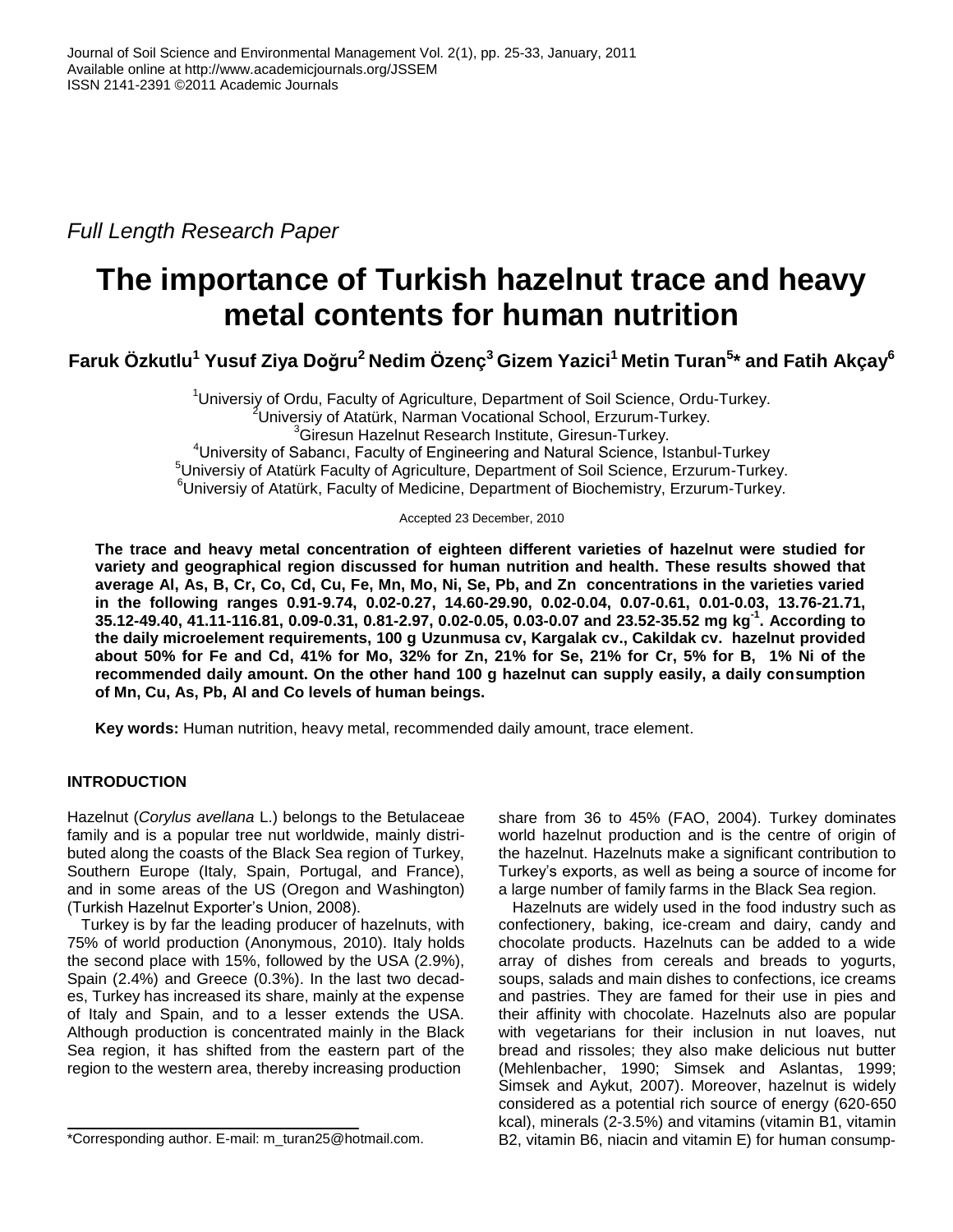**Table 1.** Sampling coordinates, location, and altitudes for selected study sites.

| <b>Sampling location</b> | Coordinate                                                        | Growth Altitude, m |
|--------------------------|-------------------------------------------------------------------|--------------------|
| ACI                      | 400° 54 32" N ; 0380° 21 01" E / 400° 54 30" N ; 0380° 21 12" E   | 1/0                |
| ALLAHVERDI               | 400° 54 31" N ; 0380° 21 01" E /400° 52 34" N ; 0340° 21 01" E    | $1 - 31$           |
| <b>CAVCAVA</b>           | 400°54' 32" N ; 0380° 21 01" E /400°54' 33" N ; 0380° 21 21" E    | 0/0                |
| <b>CAKILDAK</b>          | 400° 54' 32" N ; 0380° 21' 01" E/400° 54' 29" N ; 0380° 21' 03" E | 0/20               |
| <b>FOSA</b>              | 400°54 32" N ; 0380° 21 01" E/400°54 32" N ; 0380° 21 12" E       | 0/0                |
| <b>INCEKARA</b>          | 400 °54' 32" N ; 0380° 21 01" E/400 °54' 28" N ; 0380° 21 02" E   | 0/21               |
| $K - 24$                 | 400° 54' 34" N; 0380° 21 06" E/400° 54' 33" N; 0380° 21 12" E     | 0/0                |
| <b>KALINKARA</b>         | 400° 54' 32" N ; 0380° 21' 01" E/400° 54' 29" N ; 0380° 21' 02" E | 0/22               |
| <b>KAN</b>               | 400°54 32" N ; 0380°21 01" E/400°54 27" N ; 0380°20 59" E         | 0/30               |
| <b>KARGALAK</b>          | 400 °54' 27" N ; 0380° 20 59" E/400 °54' 27" N ; 0380° 20 59" E   | 0/32               |
| <b>KUS</b>               | 400° 54! 32" N ; 0380° 21 01" E/400 °54' 27" N ; 0380° 20 59"E    | 1/35               |
| <b>MINCANE</b>           | 400° 54' 33" N; 0380° 21' 01" E/400° 54' 30" N; 0380° 21' 14" E   | 1/3                |
| <b>PALAZ</b>             | 400 °54 33" N ; 0380° 21 01" E/400 °54 27" N ; 0380° 21 01" E     | 1/33               |
| <b>SIVRI</b>             | 400°54' 32" N ; 0380° 21' 01" E/400°54' 28" N ; 0380° 21' 04" E   | 1/32               |
| <b>TOMBUL</b>            | 400° 54' 33 "N; 0380° 21' 01" E/400° 54' 28 "N; 0380° 21' 01" E   | 0/26               |
| <b>UZUNMUSA</b>          | 400°54' 32" N ; 0380° 21' 01" E/400°54' 29" N ; 0380° 21' 03" E   | 0/23               |
| YASSI BADEM              | 400°54 31" N : 0380° 21 01" E/400°54 29" N : 0380° 21 03" E       | 1/15               |
| YUVARLAK BADEM           | 400° 54' 31" N; 0380° 21' 01" E/400° 54' 28" N; 0380° 21' 02" E   | 1/20               |

sumption (Ackurt et al., 1999; Souci et al., 2000; Koksal et al., 2006). In spite of the known major mineral composition potassium (K), phosphorus (P), manganese (Mn), calcium (Ca), magnesium (Mg), etc.) of hazelnuts, there is scarce literature on its trace and heavy element contents, like As, Al, Co, Cr, Se, B, Pb and Ni.

In particular, hazelnut is known to be a concentrated food for major elements and it may become an interesting food for its trace elements for the human diet. Many conscious people prefer supplementary foods with rich contents. Therefore, in recent years, there has been an increasing interest in the use of trace elements as micronutrient supplements in medical treatment to pre-vent various diseases such as cancer, cardiovascular diseases, AIDS, Alzheimer's disease, Kashin-Beck disease, Keshan disease, osteoporosis, osteoarthritis, asthma, goiter, cataracts, stroke, arthritis, ageing, ane-miaete, and to complete mineral deficiency (Hunt, 1996; Reilly, 1998; Rayman, 2000). It is important to evaluate the plant type and growth condition in view of the human healthy standard and so, many papers have been published in recent years on the biological functions of microelements in humans.

Objective of this study was to investigate 18 Turkish hazelnut cultivars in view of the trace and heavy metal concentration and to compare the interspecies differences of the levels of these elements for human nutrition and health.

#### **MATERIALS AND METHODS**

This study was conducted in Northern part of Turkey which has the highest production area between 2007 and 2009, to asses the heavy metal concentrations in soil and hazelnut for human nutrition. Soil type of this area was classified as alfisol (Soil Survey Staff, 1992). Mean annual temperature, precipitation (rainfall) and relative humidity were 13.8 ºC, 1183 mm and 74.7%, respectively. Wind direction was S-WSW14.

Eighteen sampling locations were selected for detailed analyses (Table 1). Soil and plant samples were taken from Giresun Hazelnut Research gardens which were located at different parts of the Black Sea Region of Turkey, at harvest of August 2007 and 2009, 10 plant samples (One-hundred-gram fruit per tree) for each cultivar (Aci, Allahverdi, Cavcava, Cakildak, Fosa, Incekara, Kalinkara, Kan, K-24, Kargalak, Kus, Mincane, Palaz, Sivri, Tombul, Uzunmusa, Yassibadem, and Yuvarlakbadem) were collected randomly from portions of about 3.0 kg within a 2000  $m^2$  area. Plant samples were packed into polyethylene bags and care were taken to avoid contamination.

Hazelnut fruit samples were washed carefully with deionized water to remove adsorbed dust, then oven dried for 48 h at  $68^{\circ}$ C and powdered. Micro-elements (As, B, Se, Fe, Mn, Zn, Cu, Ni, Pb, Cr, Mo, Co, Al and Cd) were determined after wet digestion of dried and ground sub-samples using a  $HNO<sub>3</sub>-H<sub>2</sub>O<sub>2</sub>$  acid mixture (2:3) v/v) with three step (first step; 145ºC, 75%RF, 5 min; second step; 180ºC, 90%RF, 10 min and third step; 100ºC, 40%RF, 10 min) in microwave (Bergof Speedwave Microwave Digestion Equipment MWS-2) (Mertens, 2005a). Tissue macro and micro elements were determined using an Inductively Couple Plasma spectrophotometer (Perkin-Elmer, Optima 2100 DV, ICP/OES, Shelton, CT 06484- 4794, USA) (Mertens, 2005b).

### **RESULTS AND DISCUSSION**

Hazelnut is known to be a concentrated food for major elements and it may become an interesting food for its trace elements for the human diet. Trace elements are essential for human nutrition at low doses but may also be toxic for humans, animals and plants at higher doses (Tannenbaum et al., 1985; Ladipo, 2000). The toxic value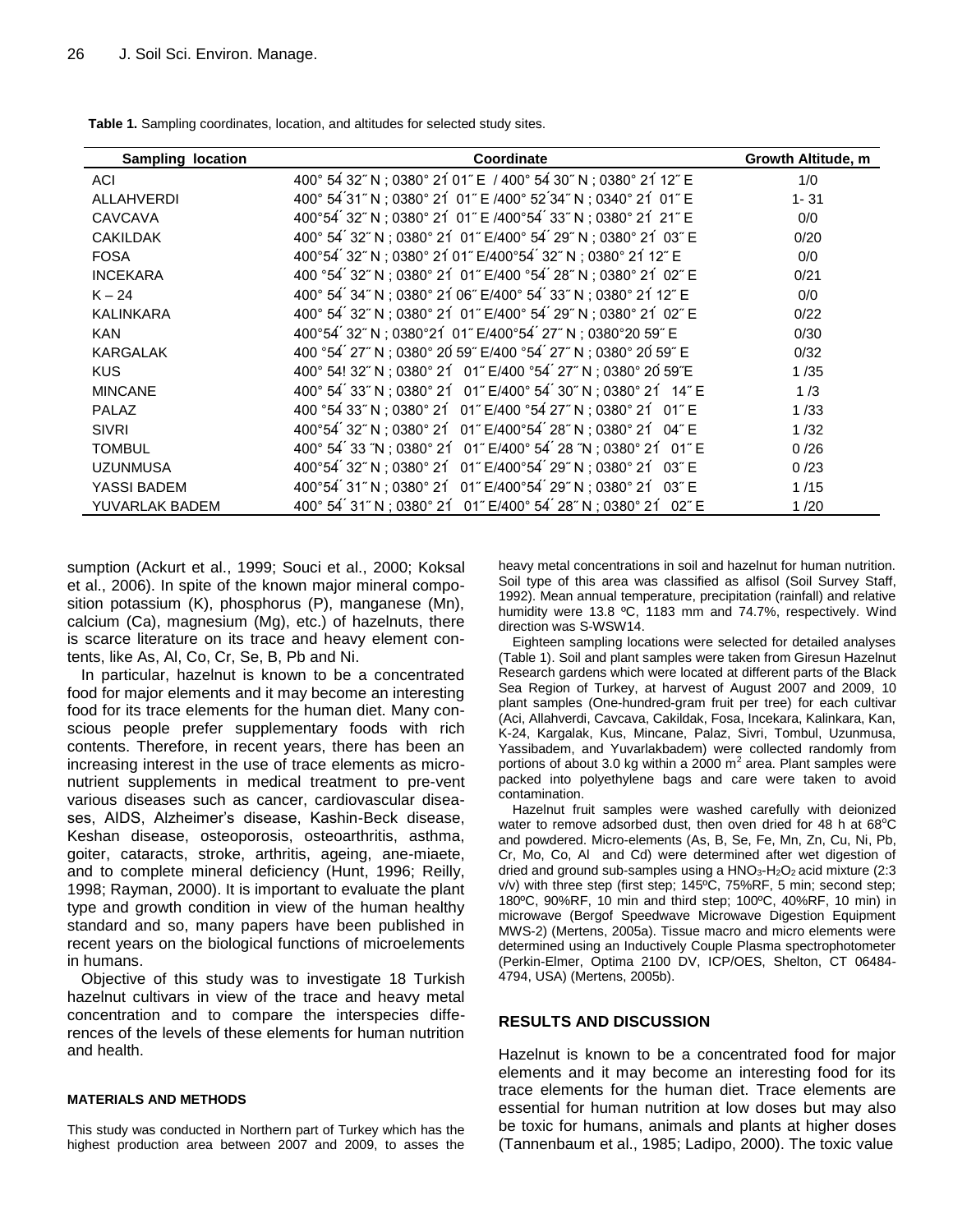for human of hazelnut is mainly depending on plant types and plant growth condition. So, it is important to evaluate the plant type and growth condition in view of the human health standards.

Hazelnut is the best source of essential element, amino acids, vitamin B and E among tree nuts (Holland et al., 1995) and serves as a good source of natural antioxidants (Ackurt et al., 1999; Bonvehi and Coll, 1997; USDA, 2008; Yurttas et al., 2000). Vitamin E or R-tocopherol is a lipid soluble phenolic antioxidant. The antioxidant activity of phenolics is based on their ability to donate a hydrogen atom to free radicals. Because these compounds are able to scavenge free radicals, they are believed to have potential in the prevention of cancer, atherosclerosis, and diabetes (Thompson, 1994). Hazelnut has also been reported to serve as a good source of essential elements, minerals, amino acids, and the B complex vitamins.

Boron deficiency has been reported in studies in rats, chickens, and humans. Boron appears to affect calcium and magnesium metabolism and may be needed for membrane function. Boron deficiency signs may be related to the level of vitamin D and possibly other nutrients in the diet. Boron has long been known to be essential for the growth of most plants.

The highest As and B element concentrations of hazelnut were found in the Uzunmusa cv, (0.39 and 29.9 mg kg-1 ), the lowest were Aci and Palaz (0.07 and 14.6 mg kg<sup>-1</sup>) in 18 cultivars, respectively. The B intake from hazelnut may promote bone and joint health, particularly in women (Hunt, 1996). Raisins, leafy vegetables, fruits such as grape, sour cherry, quince, peach, legumes and nuts such as almond, pistachio, and walnut are recommended as good sources of B by various researchers (Souci et al., 2000; Simsek et al., 2003a). Among the 18 cultivars, the B contents of hazelnuts are similar to those reported by Simsek et al. (2003b). Palaz varieties may be served as an excellent source of B. Consuming the recommended daily amount (RDA) of 100 g hazelnut supplies 5% of B (Tables 2 and 3).

Ni concentrations in the samples were found between 0.81 and 2.97 mg  $kg^{-1}$ . The Ni content of the Kargalak variety was found to be about two times higher than reported values (Souci et al., 2000). Consuming RDA of 100 g hazelnut supply 1% of Ni. In a recent study, nuts, cocoa and chocolate, soy beans, oatmeal, fresh and dried legumes were reported as foods that have very high Ni contents. On the other hand, the Ni content of foods is very important for dermatologists because larger amounts of Ni (600 mg/person/day) increase hand eczema in Ni-sensitive women and men (Flyvholm et al., 1984; Dahiya et al., 2005). Consequently, excessive hazelnut consumption (more than 100 g day<sup>-1</sup>) may cause Ni allergy and so should be avoided.

The only known nutritional, but very vital, function of cobalt is as an integral part of vitamin B12 and is also essential for the metabolism of glucose, insulin and fatty

acids. Therefore it is proposed to increase muscle mass and decrease body fat in sportsman (Berger et al., 2002). Because vitamin B, is derived from bacterial synthesis, inorganic cobalt can be considered essential for animal species that depend totally on their bacterial flora for their vitamin B. This is the case for ruminant animal species in which cobalt deficiency is well known; it might also have some relevance for strict vegetarians whose intake of the preformed vitamin is severely limited. However, there is no evidence that the intake of cobalt is ever limiting in the human diet, and no RDA is necessary. While K-24 has the highest Co levels, the lowest Co levels were found in Kargalak varieties. The Co levels of hazelnuts changed between 0.07 and 0.61 mg  $kg^{-1}$ . K-24 varieties may be served as source of recommended daily intake of 100 g hazelnut supplies 100% of Co.

Depressed growth, impaired reproductive performance, and other changes have been reported in laboratory animals which fed diets extremely low in Cd and Pb and kept in an environment allowing the strictest control of contamination. Nutritional requirements, if they exist, are very low and easily met by the levels naturally occurring in foods, water, and air. The evidence for requirements and essentiality for human is weak. The highest Cd, Al, and Pb, element concentrations of hazelnut were found in the Uzunmusa cv, and Aci (0.03, 0.03 and 0.07 mg  $kg^{-1}$ ), the lowest was K-24 (3.01, 0.01 and 0.02 mg kg<sup>-1</sup>) in 18 cultivars, respectively. Uzunmusa cv, and Aci varieties may be served as source of RDA intake of 100 g hazelnut supplies 50% of Cd, 100 of Al, and Pb.

Trivalent chromium is required for maintaining normal glucose metabolism in laboratory animals; it acts as a cofactor for insulin. Experimental chromium deficiency has been induced in several animal species, resulting in impaired glucose tolerance in the presence of normal concentrations of circulating insulin and, in severe cases, in a diabetes-like syndrome (Schroeder, 1966). Three cases of pronounced chromium deficiency have been reported in patients on long-term total parenteral alimentation (Jeejeebhoy et al., 1977; Brown et al., 1986); all three had in common a relative insulin resistance and peripheral or central neuropathy. Chromium-responsive impairment of glucose tolerance has been reported in malnourished children, in some but not all studies of mild diabetics, and in middle-aged subjects with impaired glucose tolerance. (IPCS, 1988.)

Chromium concentrations in human tissues decline with age, except for the lungs in which chromium accumulates. Parity, juvenile diabetes, and coronary artery disease are associated with low-chromium concentrations in hair or serum (IPCS, 1988).

The intestinal absorption of dietary chromium at daily intakes of 40 µg and more is approximately 0.5% of the total amount present; intakes less than 40  $\mu$ g day<sup>-1</sup> are absorbed with an increasing efficiency, up to about 2% of the total (Anderson and Kozlovsky, 1985). Absorbed chromium is excreted almost completely through the urine.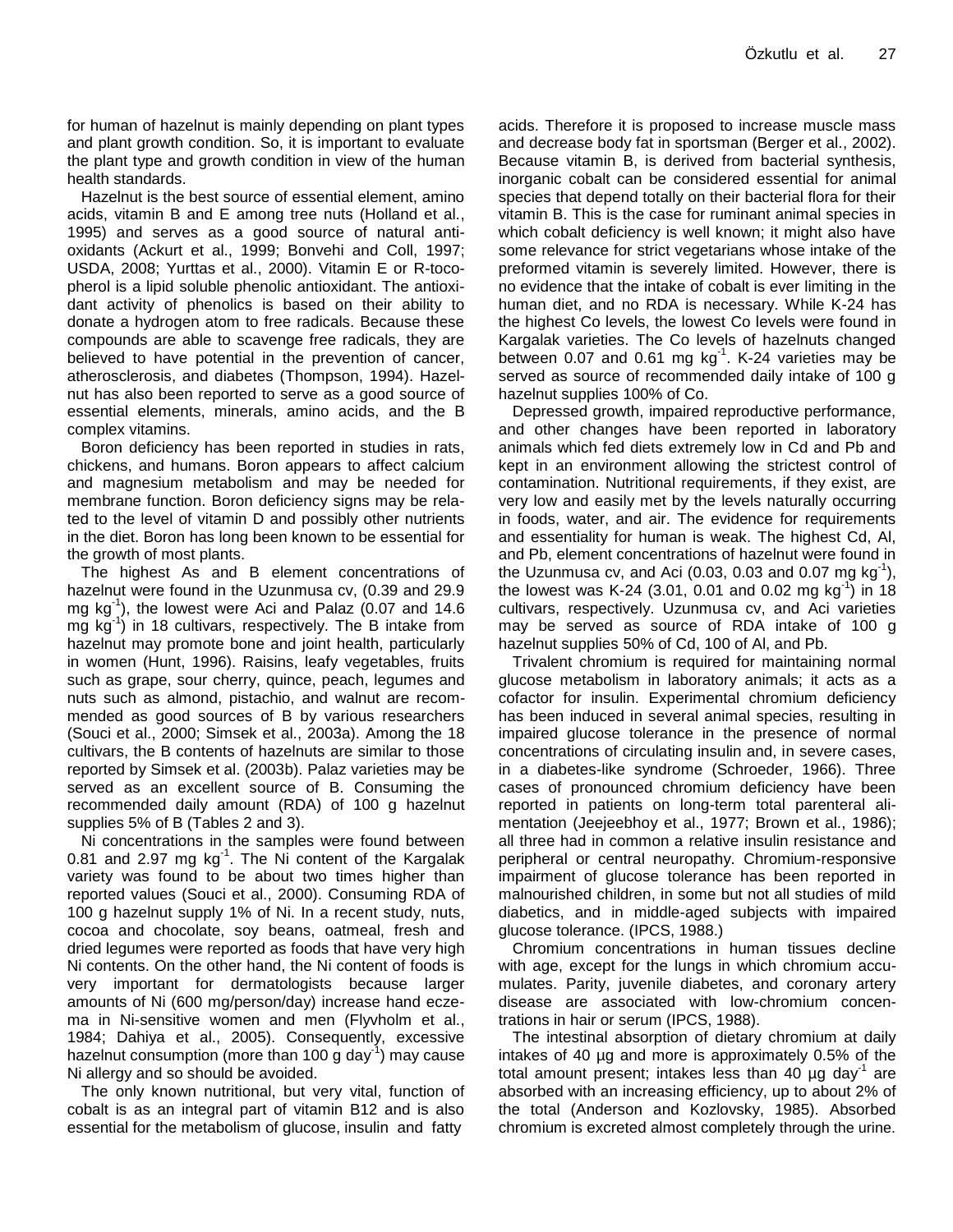|                   | Al    | As     | B     | Cd   | Co    | cr   | cu    |
|-------------------|-------|--------|-------|------|-------|------|-------|
| ACI               | 1.64  | 0.07   | 20.51 | 0.02 | 0.24  | 0.03 | 16.39 |
| ALLAHVERDI        | 5.65  | 0.16   | 18.45 | 0.01 | 0.14  | 0.02 | 16.03 |
| <b>CAVCAVA</b>    | 1.06  | 0.27   | 17.45 | 0.01 | 0.24  | 0.02 | 18.63 |
| <b>CAKILDAK</b>   | 1.78  | 0.02   | 18.35 | 0.02 | 0.50  | 0.04 | 21.48 |
| <b>FOSA</b>       | 1.61  | 0.17   | 17.03 | 0.02 | 0.19  | 0.02 | 21.38 |
| <b>INCEKARA</b>   | 1.08  | 0.17   | 16.12 | 0.01 | 0.54  | 0.02 | 16.61 |
| $K - 24$          | 0.91  | 0.13   | 19.12 | 0.01 | 0.07  | 0.03 | 12.80 |
| <b>KALINKARA</b>  | 1.22  | 0.08   | 18.24 | 0.02 | 0.47  | 0.03 | 16.16 |
| <b>KAN</b>        | 1.43  | 0.20   | 18.35 | 0.02 | 0.59  | 0.04 | 19.56 |
| <b>KARGALAK</b>   | 9.74  | 0.07   | 15.91 | 0.01 | 0.61  | 0.05 | 17.89 |
| <b>KUS</b>        | 1.50  | 0.08   | 18.57 | 0.01 | 0.35  | 0.04 | 15.39 |
| <b>MINCANE</b>    | 1.28  | 0.14   | 21.35 | 0.01 | 0.18  | 0.04 | 21.71 |
| PALAZ             | 1.18  | 0.10   | 14.60 | 0.01 | 0.61  | 0.04 | 19.90 |
| <b>SIVRI</b>      | 1.27  | 0.06   | 16.10 | 0.01 | 0.60  | 0.04 | 13.76 |
| <b>TOMBUL</b>     | 2.23  | 0.06   | 17.26 | 0.01 | 0.39  | 0.03 | 16.95 |
| <b>UZUNMUSA</b>   | 18.11 | 0.19   | 29.90 | 0.03 | 0.37  | 0.02 | 15.36 |
| YASSI BADEM       | 1.13  | 0.17   | 21.19 | 0.02 | 0.34  | 0.03 | 15.58 |
| YUVARLAK BADEM    | 1.30  | 0.17   | 25.33 | 0.02 | 0.24  | 0.02 | 17.38 |
|                   |       |        |       |      |       |      |       |
|                   | Fe    | Mn     | Mo    | Pb   | Zn    | Ni   | Se    |
| <b>ACI</b>        | 40.21 | 59.42  | 0.11  | 0.07 | 33.13 | 0.81 | 0.04  |
| <b>ALLAHVERDI</b> | 36.86 | 61.40  | 0.19  | 0.03 | 30.67 | 0.88 | 0.04  |
| <b>CAVCAVA</b>    | 38.13 | 115.93 | 0.17  | 0.05 | 29.18 | 1.77 | 0.02  |
| <b>CAKILDAK</b>   | 49.40 | 116.81 | 0.10  | 0.03 | 35.52 | 1.51 | 0.02  |
| <b>FOSA</b>       | 39.84 | 75.46  | 0.11  | 0.07 | 31.92 | 2.46 | 0.03  |
| <b>INCEKARA</b>   | 35.74 | 44.56  | 0.09  | 0.04 | 25.41 | 2.72 | 0.03  |
| $K - 24$          | 38.97 | 48.83  | 0.29  | 0.02 | 33.39 | 1.36 | 0.04  |
| <b>KALINKARA</b>  | 37.35 | 58.35  | 0.17  | 0.03 | 29.74 | 1.95 | 0.03  |
| <b>KAN</b>        | 38.57 | 46.32  | 0.10  | 0.05 | 29.70 | 2.61 | 0.04  |
| <b>KARGALAK</b>   | 36.73 | 46.05  | 0.09  | 0.05 | 27.88 | 2.97 | 0.04  |
| <b>KUS</b>        | 36.51 | 52.70  | 0.10  | 0.04 | 26.39 | 2.20 | 0.04  |
| <b>MINCANE</b>    | 39.94 | 41.11  | 0.21  | 0.04 | 25.35 | 0.83 | 0.05  |
| PALAZ             | 35.12 | 63.83  | 0.11  | 0.03 | 26.04 | 1.89 | 0.04  |
| <b>SIVRI</b>      | 35.25 | 70.08  | 0.09  | 0.04 | 23.52 | 1.56 | 0.04  |
| <b>TOMBUL</b>     | 49.06 | 66.45  | 0.11  | 0.06 | 29.96 | 1.29 | 0.04  |
| <b>UZUNMUSA</b>   | 37.62 | 67.75  | 0.31  | 0.04 | 29.84 | 1.54 | 0.05  |
| YASSI BADEM       | 39.92 | 73.00  | 0.09  | 0.04 | 27.64 | 2.35 | 0.05  |
| YUVARLAK BADEM    | 39.32 | 71.55  | 0.09  | 0.04 | 29.50 | 2.97 | 0.05  |

Table 2. Trace and heavy metal content of hazelnut varieties growth in Turkey (mg kg<sup>-1</sup>).

Chromium intake from typical western diets varies widely between 25 µg day<sup>-1</sup> in elderly persons in England to approximately 200 µg in Belgian and Swedish diets, but in the most recent international studies (IPCS, 1988), intakes below 100  $\mu$ g day<sup>-1</sup> were reported. The concentrations of Cr ranged from 0.02 to 0.05 mg  $kg<sup>-1</sup>$  for the analyzed hazelnut varieties. Cr values of some cultivars were found to be seven times and four times higher than those reported by Souci et al. (2000), respectively. According to in present study results, an average 10% of dietary Cr intake can be easily obtained from consumption of hazelnut at 100 g day  $^1$ .

Some authors suggested that the Cr intake for athletes may have an effect with a high-energy diet because lowenergy diets cause both deficiencies in Cr and lower body weights. Hazelnut has especially high carbohydrate (10- 22%) and lipid concentration (55-65%), obtaining the full benefits from Cr (Simsek and Aslantas 1999).

Molybdenum plays a biochemical role as a constituent of several mammalian enzymes, such as aldehyde oxidase, xanthine oxidase, and sulfite oxidase (Rajagopalan, 1988); however, induction of characteristic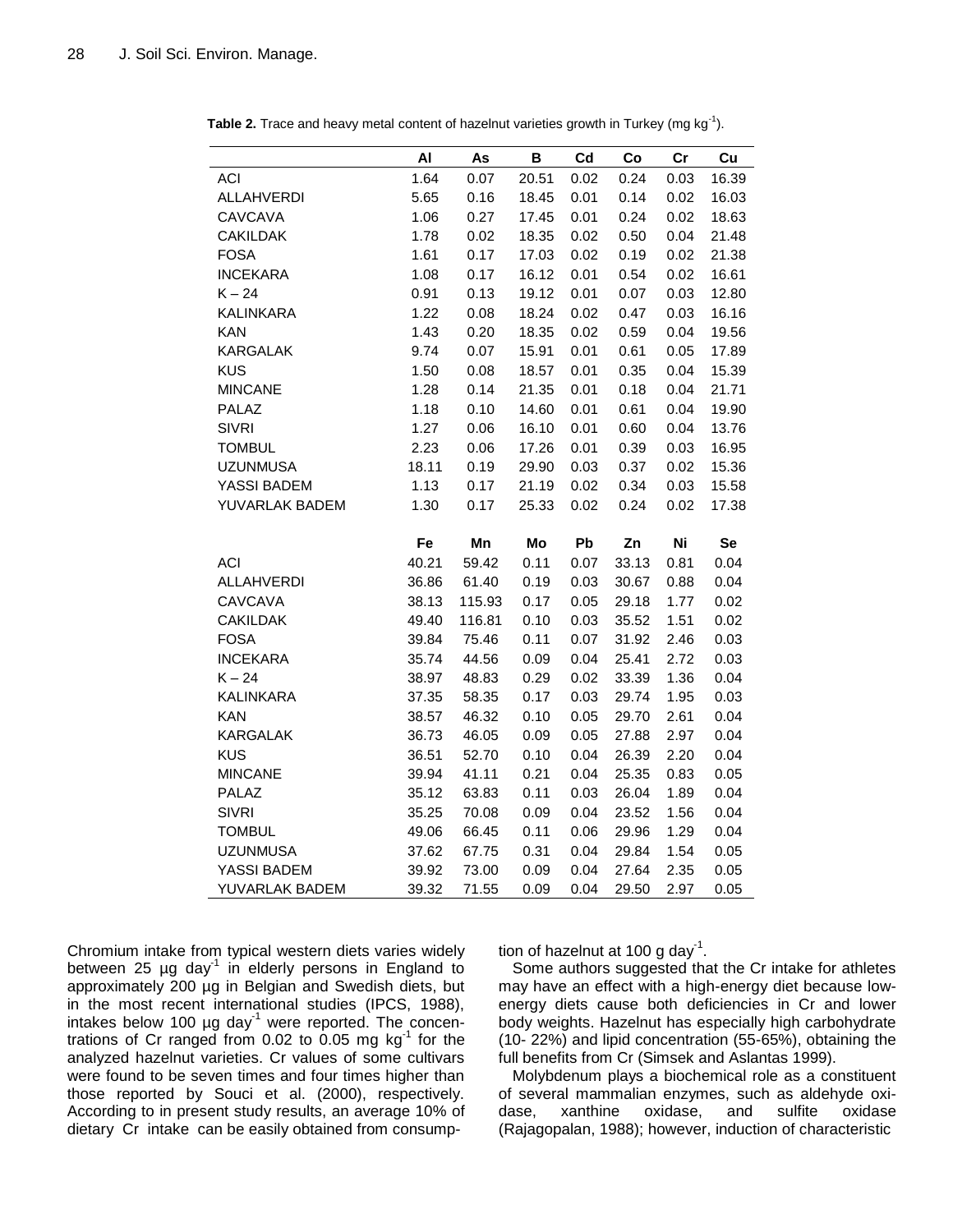| <b>Nutrient</b>                  | <b>RDA</b>  | <b>RNI</b> | <b>UL</b> | <b>SUL</b> |
|----------------------------------|-------------|------------|-----------|------------|
| Fe (mg day <sup>-1</sup> )       | $8 - 15$    | 11.4       | 54        | 17         |
| $Zn(mg day^{-1})$                | 11          | 9.5        | 40        | 25         |
| $Mn(mg day-1)$                   | $2 - 5$     | >1.4       | 11        | 4          |
| $Cu(mg day-1)$                   | $0.9 - 2.0$ | 1.2        | 10        | 10         |
| Se $(\mu g \text{ day}^{-1})$    | 35-55       | 75         | 400       | 450        |
| Mo ( $\mu$ g day <sup>-1</sup> ) | 45-75       | 50-400     | 2000      | <b>NS</b>  |
| Cr ( $\mu$ g day <sup>-1</sup> ) | 25-35       | $>25$      | <b>NS</b> | <b>NS</b>  |
| B (mg day <sup>-1</sup> )        | 20          | <b>NS</b>  | 20        | 9.6        |
| Ni (mg day <sup>-1</sup> )       | 35          | <b>NS</b>  | 1000      | 260        |
| As $(\mu g \text{ day}^{-1})$    | <b>NS</b>   | <b>NS</b>  | <b>NS</b> | <b>NS</b>  |
| Pb ( $\mu$ g day <sup>-1</sup> ) | 20          | ΝS         | <b>NS</b> | <b>NS</b>  |
| Al ( $\mu$ g day <sup>-1</sup> ) | <b>NS</b>   | <b>NS</b>  | <b>NS</b> | <b>NS</b>  |
| Co ( $\mu$ g day <sup>-1</sup> ) | <b>NS</b>   | <b>NS</b>  | <b>NS</b> | <b>NS</b>  |
| Cd (µg day <sup>-1</sup>         | 60          | <b>NS</b>  | <b>NS</b> | <b>NS</b>  |

**Table 3.** The some mineral nutrition to feel the need for human beings (Alasalvar et al., 2009).

pathological lesions in animals due to nutritional molybdenum deficiency has been difficult (Mills and Bremner, 1980).

Two last decades some of investigations have suggested a role for molybdenum in human nutrition. The foods that contributed the most to the molybdenum intake were milk, beans, breads, and cereals. Pennington and Jones (1987) found lower molybdenum content in the 1984 collection of the Food and Drug Administration's Total Diet Study ranging from 76 to 109  $\mu$ g day<sup>-1</sup> for adult (females and males). In this study, all of the hazelnut varieties have got high Mo potential to supplies daily human intake.

The highest Mo element concentrations of hazelnut were found in the K-24 (0.29 mg  $kg^{-1}$ ), the lowest was Kargalak (0.09 mg  $kg^{-1}$ ) in 18 cultivars, respectively. All of the hazelnut supplies would be expected to contribute between 90-310 µg of molybdenum per day which would constitute 41% or less of the amount of the provisional recommended intake.

Iron is a constituent of hemoglobin, myoglobin, and a number of enzymes and, therefore, is an essential nutrient for humans (Bothwell et al., 1979). In addition to these functional forms, as much as 30% of the body iron is found in storage forms such as ferritin and hemosiderin (mainly in the spleen, liver, and bone marrow), and a small amount is associated with the blood transport protein transferring.

The average loss of iron in the healthy adult man is estimated to be approximately 1 mg day<sup>-1</sup> (Green et al. 1968). In adult women, there is an additional loss of about 0.5 mg day<sup>-1</sup>, the amount of iron in the average menstrual blood flow averaged over 1 month (Hallberg et al., 1966). In approximately 5% of normal women, however, menstrual losses of more than 1.4 mg day<sup>-1</sup> have been observed. As menstrual losses deplete iron stores,

absorption of dietary iron increases. Concordant figures are found using radio-labeled iron loss from circulating erythrocytes. This method gives reliable turnover information for adults and indicates that average requirements to replace daily losses for adults ages 20 to 50 are approximately 14 µg of iron per kilogram of body weight for males (1.10 mg  $79$  kg<sup>-1</sup>) and 22  $\mu$ g for premenopausal females (1.38 mg 63 kg $^7$ ) (Bothwell and Finch, 1968).

In people without genetic defects that increase iron absorption, there are no reports of iron toxicity from foods other than long-term ingestion of home brews made in iron vessels (Walker and Arvidsson, 1953). Deleterious effects of daily intakes between 25 and 75 mg are unlikely in healthy persons (Finch and Monsen, 1972). On the other hand, there are approximately 2,000 cases of iron poisoning each year in the United States, mainly among young children who ingest the medicinal iron supplements formulated for adults. The amount of Fe is found to be between 35.7 and 49.4 mg  $kg<sup>-1</sup>$  in hazelnut cultivars. The highest Fe concentration was found in Cakildak (49.4 mg  $kg^{-1}$ ), but the amounts of Fe in Fosa, Yassi Badem, Yuvarlak Badem and Mincane were found to be quite similar to one another. Results show that hazelnut can be served as an excellent source of Fe. Consuming the RDA of 100 g hazelnut supplies 50% of Fe (Tables 2 and 3).

Zinc, a constituent of enzymes involved in most major metabolic pathways, is an essential element for plants, animals, and humans (Hambidge et al., 1986). Relatively large amounts of zinc are deposited in bone and muscle, but these stores are not in rapid equilibrium with the rest of the organism. The body pool of readily available zinc appears to be small and to have a rapid turnover rate, as shown by the prompt appearance of deficiency signs in laboratory animals. No single enzyme function has yet been identified that could explain the rapid onset of phy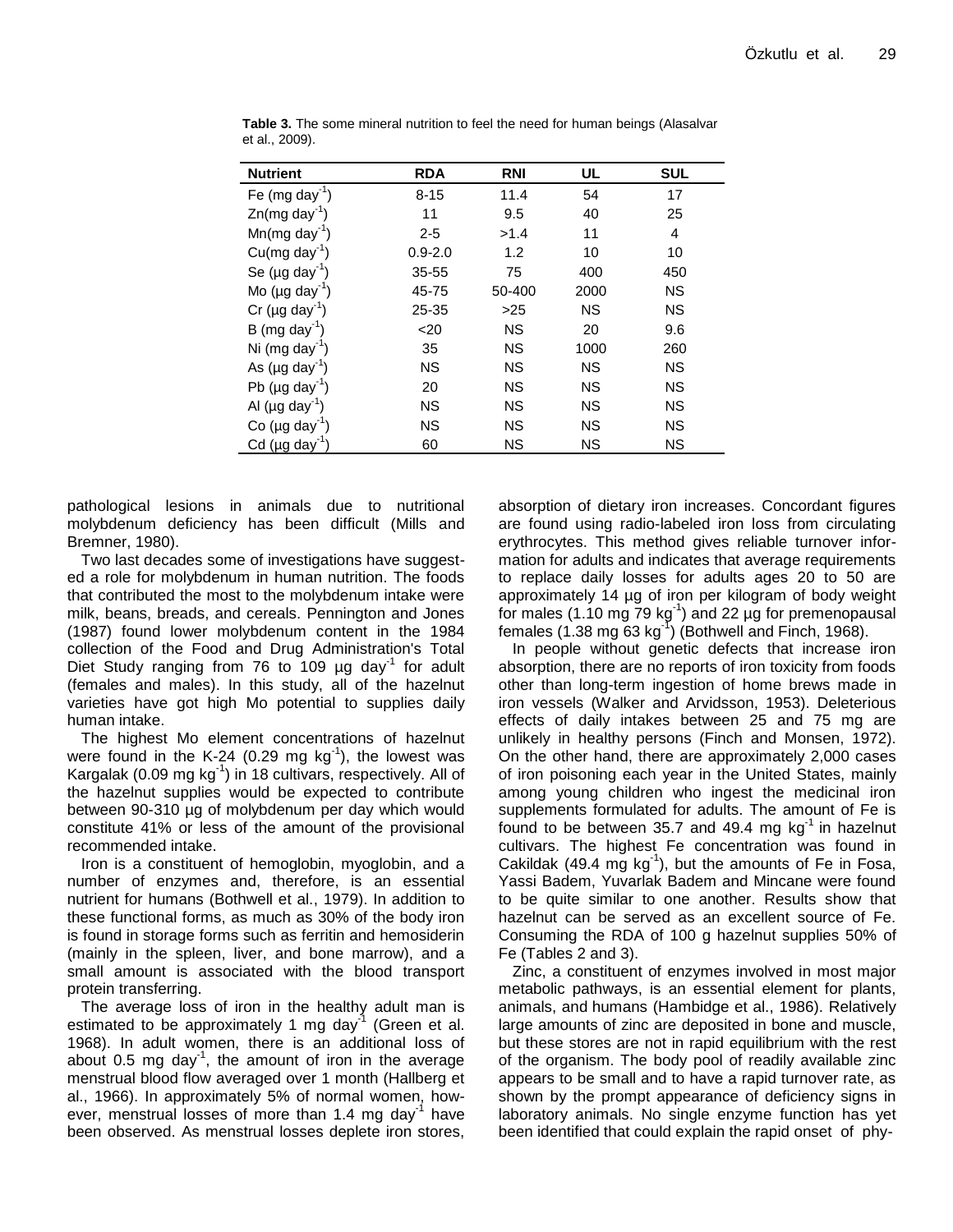siological and biochemical changes that follow the induction of zinc deficiency, but the requirement for zinc by many enzymes involved in gene expression (Chesters, 1982) could explain the immediate effect of deficiency on cell growth and repair.

The signs and symptoms of dietary zinc deficiency in humans include loss of appetite, growth retardation, skin changes, and immunological abnormalities. Studies in laboratory and domestic animals have shown that zinc deficiency during pregnancy may lead to developmental disorders in the offspring (Hurley and Baly, 1982).

The zinc content of typical mixed diets of North American adults has been reported to furnish between 10 and 15 mg day<sup>-1</sup>. Pennington et al. (1984), in a survey of U.S. foods, found 13.2 mg of zinc in a 2,850 kcal diet. Infant and toddler diets containing 880 and 1,300 kcal contained 5.5 and 8.5 mg zinc, respectively. Elderly people generally have been found to consume 7 to 10 mg zinc daily (Greger, 1989). An evaluation of the most reliable balance studies indicates that at least 12 mg of zinc in a mixed U.S. diet is required to maintain the existing zinc status of healthy young men (Sandstead, 1985, Table 3).

These study results show that hazelnut can be important for completing the deficiency of Zn in dairy intake about 32% levels. The highest Zn element concentrations of hazelnut were found in the Cakildak (35.5 mg kg<sup>-1</sup>), the lowest was Sivri (23.5 mg kg<sup>-1</sup>) in 18 cultivars, respectively.

Manganese has been shown to be an essential element in every animal species studied. Signs of deficiency include poor reproductive performance, growth retardation, congenital malformations in the offspring, abnormal formation of bone and cartilage, and impaired glucose tolerance (Hurley and Keen, 1987). Several enzymes, such as decarboxylases, hydrolases, kinases, and transferases, are nonspecifically activated by manganese *in vitro*. There are two known manganese metalloenzymes: pyruvate carboxylase and superoxide dismutase, both localized in the mitochondria.

Whole grains and cereal products are the richest dietary sources of manganese, and fruits and vegetables are somewhat less so. Dairy products, meat, fish, and poultry are poor sources. Tea is a rich source of manganese, but typical drinking water consumed at the rate of 2 liters daily contributes only about 40 to 64 µg, or about 2 to 3% of the amount furnished by diet (NRC, 1980).

The Total Diet Study conducted in the United States between 1982 and 1986 indicated that the mean daily dietary manganese intake was 2.7 and 2.2 mg for adult men and women, respectively (Pennington et al. 1989). Teenage boys consumed an average of 2.8 mg day<sup>1</sup>, whereas girls consumed only 1.8 mg day<sup>-1</sup>. Mean manganese intakes were 1.1 and 1.5 mg day<sup>-1</sup>for 6- to 11month-old babies and 2-year-old toddlers, respectively.

In humans, toxicity has been observed only in workers

exposed to high concentrations of manganese dust or fumes in air, but not as a consequence of dietary intake by people consuming 8 to 9 mg of manganese per day in their food (WHO, 1973). In view of the remarkably steady tissue concentrations of manganese in the U.S. population (Schroeder et al., 1966) and the low toxicity of dietary manganese, an occasional intake of 10 mg day<sup>-1</sup>by adults can be considered safe. To include an extra margin of safety, however, the subcommittee recommends a range of manganese intake from 2 to 5 mg day<sup>1</sup>for adults (Table 3).

The highest Mn element concentrations of hazelnut were found in the Cakildak (116.8 mg  $kg^{-1}$ ), the lowest was Mincane (41.1 mg  $kg^{-1}$ ) in 18 cultivars, respectively. According to our study result 18 hazelnut cultivar has got high Mn potential and may supply all of human daily needs.

Several abnormalities have been observed in copperdeficient animals, including anemia, skeletal defects, demyelination and degeneration of the nervous system, defects in pigmentation and structure of hair or wool, reproductive failure, myocardial degeneration, and decreased arterial elasticity. There are a number of important copper-containing proteins and enzymes, some of which are essential for the proper utilization of iron (Davis and Mertz, 1987).

Under normal circumstances, dietary copper deficiency is not known to occur in adults, but it has been observed in malnourished children in Peru; its manifestations are anemia, neutropenia, and severe bone demineralization (Cordano et al., 1964). In the early 1970s in the United States, similar findings were recognized in a few very small premature infants who were hospitalized for long periods and exclusively fed modified cow's milk formula or received prolonged parenteral alimentation. Presumably, these aberrations reflected a deficient dietary intake of copper (Cordano, 1974). More recently, copper deficiency has been shown to impair the growth of Chilean infants recovering from malnutrition (Castillo-Duran and Uauy, 1988).

Older analytical data indicating that most U.S. diets provide a daily copper intake between 2 and 5 mg are now being reexamined and questioned (Klevay, 1984). The Total Diet Study, based on the extensive dietary analyses performed by the U.S. Food and Drug Administration, showed that the daily intake of copper for adult males and females averaged about 1.2 and 0.9 mg, respectively, (Pennington et al., 1989). The intakes for infants 6 to 11 months old and toddlers 2 years old were 0.45 and 0.57 mg daily (Table 3).

In the past, estimates of the copper requirement for humans were derived from metabolic balance studies. However, the balance technique can lead to false estimates of nutritional requirements because the efficiency of copper absorption is increased or decreased in response to low or high copper intakes, respectively (Turnlund et al., 1989). Older balance studies suggested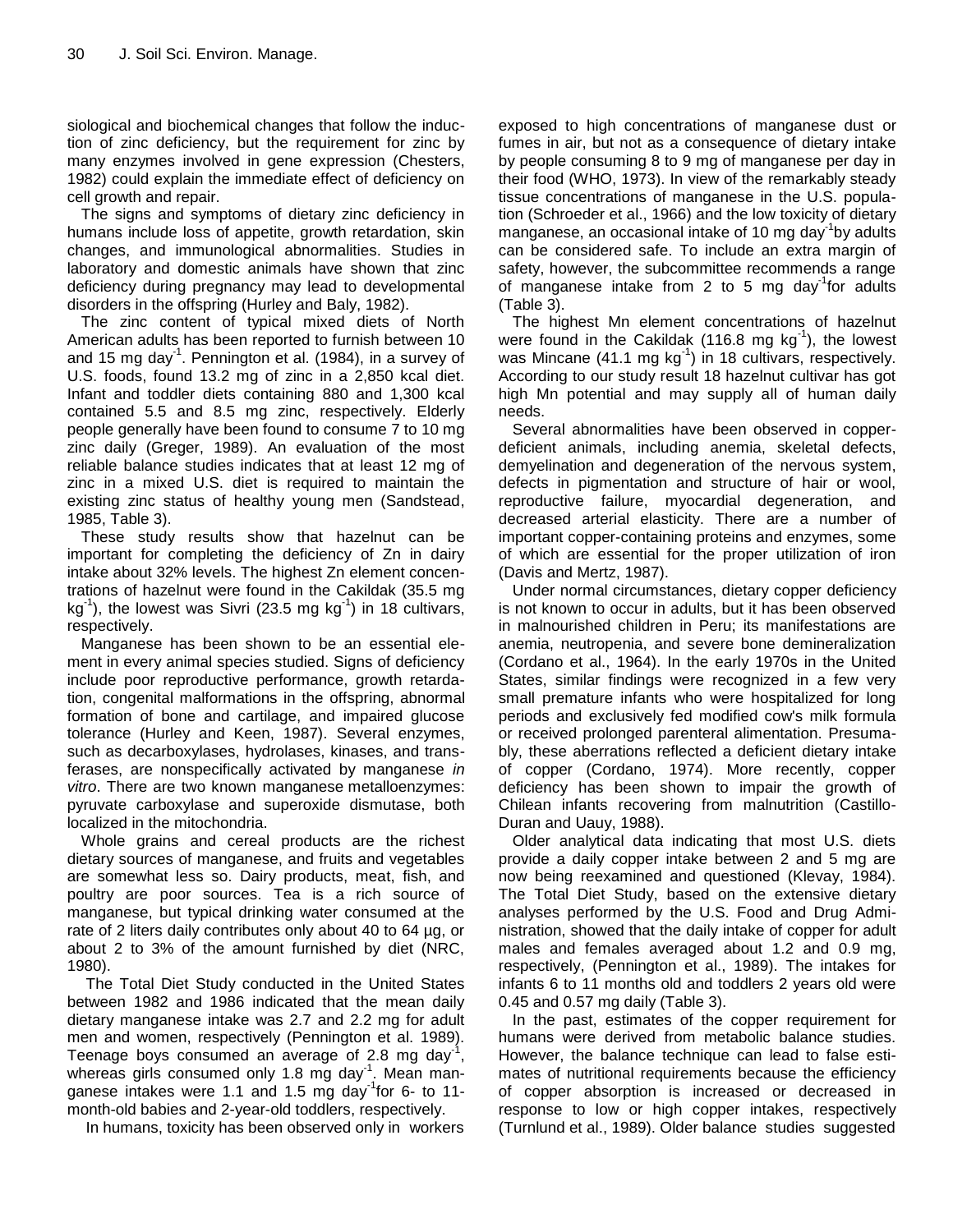that the adult requirement for copper ranged from 2.0 to 2.6 mg/day, whereas later studies indicated that intakes less than 2.0 mg day<sup>-1</sup>, and often not much more than 1.0 mg day-1 , could maintain positive copper balance (Mason, 1979).

The average Cu levels in varieties range from 12.8 to 21.7 mg/kg. We observed the highest amount of Cu in Mincane (21.7 mg/kg), but K-24 (12.8 mg/kg) hazelnuts had the lowest. Hazelnut varieties of 100 g amount can be source of Cu to supply 100% of Cu daily human intake.

Selenium is recognized as an essential trace element for human body at low concentrations (NRC, 1989). This element may be toxic if excess amounts are found in food and water (Bermejo- Barrera et al., 2002). This nutrient is also an important part of antioxidant enzymes that protect cells against the effects of free radicals that contribute to the development of some chronic diseases (Combs et al., 1998; Reilly, 1998; Rayman, 2000).

Average Se content of the varieties varied from 0.02 to 0.04 mg  $kg^{-1}$ . Se contents of hazelnuts were found lower to those reported (2.0-5.1 mg/100 g) in the Food Composition and Nutrition Tables (Souci et al., 2000), but similar those reported (0.47-1.69 mg 100  $g^{-1}$ ) in the literature (Dundar and Altundag, 2004). Results show that the contents of Se of our samples are higher than oilseeds walnuts (0.005-0.04 mg  $kg^{-1}$ ), pistachio nuts  $(0.006 - 0.02 \text{ mg kg}^{-1})$ , almonds  $(0.003 - 0.01 \text{ mg kg}^{-1})$  and peanuts (0-0.054 mg kg-1 ) (Alarcon et al., 1996; Reilly, 1998; Souci et al., 2000). The present study show that hazelnuts and their products can also be a significant natural source of dietary Se instead of Se-fortified food products, and recommend to prevent diseases (about 40) linked with Se deficiency in some countries where the soil is extremely low in Se (Reilly, 1998). Moreover, hazelnuts have an advantage due to the fact that the bioavailability of Se in vegetable products is higher than that in animal foods such as meat, fish, seafood and offal (Alaejos et al., 2000).

Direct evidence of a requirement for selenium in human nutrition was lacking until 1979, when Chinese scientists reported an association between low selenium status and Keshan disease, a cardiomyopathy that affects primarily young children and women of childbearing age (Keshan Disease Research Group, 1979a). Sea foods, kidney, and liver, and to a lesser extent other meats, are consistently good sources of selenium, whereas grains and other seeds are more variable, depending on the selenium content of the soils in which they are grown (WHO, 1987; Keshan Disease Research Group, 1979b). Fruits and vegetables generally contain little selenium. Drinking water usually makes only a small contribution to selenium intake (WHO, 1987). Studies in animals have shown that the bioavailability of selenium in certain fish is less than that in other foods (Mutanen, 1986). Few data exist on the bioavailability of selenium in foods consumed by humans. However, bioavailability trials conducted in

subjects with poor selenium status indicated that organically bound forms of se-tested caused similar increases in glutathione peroxidase activity (Levander et al., 1987; Thomson et al., 1982).

Analyses of national food composites in the United States indicate that the overall adult mean dietary selenium intake was 108 µg day<sup>-1</sup> (Pennington et al., 1984), but 35-55 mg day according to Table 3. Several balance studies have been conducted to investigate selenium requirements of humans. However, humans apparently can adjust their selenium homeostatic mechanisms to remain in balance over rather wide ranges of dietary intakes. Therefore, the balance technique is of little help in delineating the selenium requirements of humans (Levander, 1987).

The level of dietary selenium exposure needed to cause chronic poisoning in humans is not known with certainty, but approximately 5 mg day<sup>-1</sup> from foods resulted in fingernail changes and hair loss in a seleniferous zone of China (Yang et al., 1983). The Chinese investigators also reported that a person who had consumed 1 mg of selenium daily as sodium selenite for more than 2 years had thickened but fragile nails and a garlic odor in dermal excretions.

In this study, most common hazelnut cultivars in the Turkey were analyzed and found to contain significant quantities of variety of essential nutrients. All of the hazelnut varieties may be served as an excellent source of Se. Consuming the RDA of 100 g hazelnut supplies 21% of Se.

## **Conclusion**

According to variance analysis, the effect of cultivars on microelements is found to be significant. The Mn concentration in hazelnut varieties was determined to be the highest level among the microelements, followed by Fe, Zn, B, Cu, Al, Ni, Co, Se, Mo, Pb, As, Cd,and Cr. The highest Se (0.05 mg kg<sup>-1</sup>), Al (18.1 mg kg<sup>-1</sup>), As (0.19 mg kg<sup>-1</sup>), B (29.9 mg kg<sup>-1</sup>), Cd (0.03 mg kg<sup>-1</sup>) and Mo (0.31 mg kg-1 ) element concentrations of hazelnut were found in the Uzunmusa cv, the highest Co (0.61 mg  $kg^{-1}$ ), Cr  $(0.05 \text{ mg kg}^{-1})$ , Pb  $(0.05 \text{ mg kg}^{-1})$ , and Ni  $(2.9 \text{ mg kg}^{-1})$  in the Kargalak cv., and the highest Cu (21.5 mg kg<sup>-1</sup>), Fe  $(49.4 \text{ mg kg}^{-1})$ , Mn  $(166.8 \text{ mg kg}^{-1})$  and Zn  $(35.5)$  in the Cakildak cv. The levels of microelement changes according to varieties may have resulted from differences in use of fertilizers, the methods of cultivation and irrigation, soil composition of the production zone, the climate and the geographical region. Data obtained from hazelnut plants show that they had a very high nutritional potential, and their mineral content of 100 g hazelnut was greater than that of human daily consumption for this required level. Our results show that an important part of daily Co, Pb, Mo, Al, Cd, Mn, Pb, Cr, Cu, B, Zn, Fe, Ni and Se requirement for human nutrition can be supplied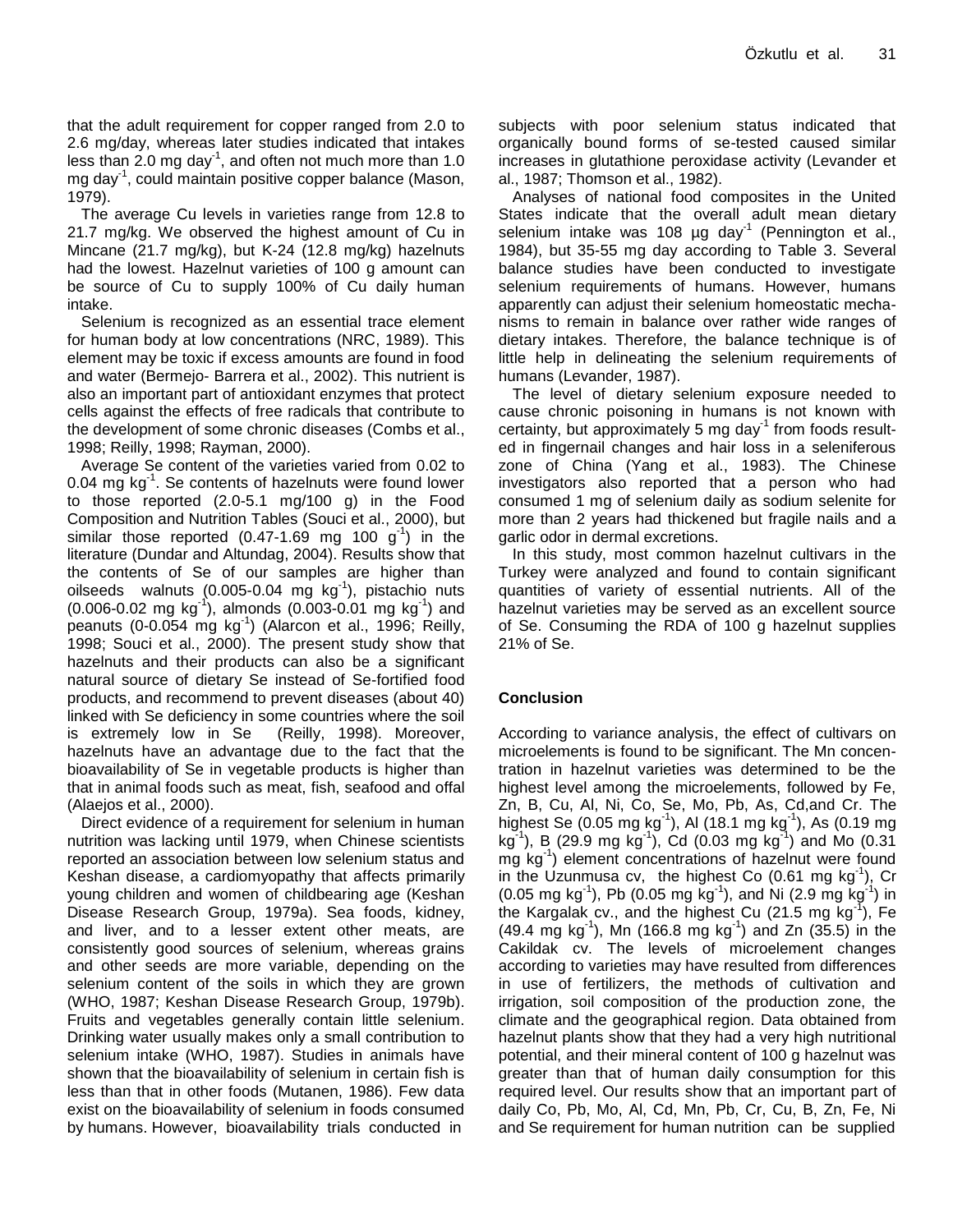by the consumption of 100 g Uzunmusa cv, Kargalak cv., Cakildak cv. hazelnut daily. Hazelnut consumption with fruit juices containing particularly high ascorbic acid levels may be useful to enhance Fe absorption. Besides, hazelnuts are a good source to enrich dairy products for Fe. According to the daily microelement requirements, 100 g hazelnut provided about 50% for Fe and Cd, 41% for Mo, 32% for Zn, 21% for Se, 10% for Cr, 5% for B and 1% Ni of the RDA. On other hand, Mn, Cu, As, Pb, Al, and Co levels of 100 g hazelnuts are higher than the respective daily requirements, but slight overdoses of these elements are non-toxic for human health.

#### **REFERENCES**

- Ackurt F, Ozdemir M, Biringen G, Loker M (1999). Effects of geographical origin and variety on vitamin and mineral composition of hazelnut (*Corylus a*V*ellana* L.) varieties cultivated in Turkey. Food Chem., 65: 309-313.
- Alaejos MS, Romero FJD, Romero CD (2000). Selenium and cancer: some nutritional aspects. Nutrition, 16: 376-383.
- Alarcon JPD, Alarcon MN, Serrana LG, Martine MCL (1996). Determination of selenium in cereals, legumes and dry fruits from southeastern Spain for calculation of daily dietary intake. Sci. Total Environ., 184: 183-189.
- Alasalvar C, Shahidi F, Amaral JS, Oliveira BPP (2009). Compositional characteristics and health effects of hazelnut (*Corylus avellana* L.): An overview. In Alasalvar C, Shahidi F (Eds.), Tree nuts: Compositions, phytochemicals, and health effects (pp. 185–214). Boca Raton, FL: CRC Press Taylor and Francis Group.
- Anderson RA, Kozlovsky AS (1985). Chromium intake, absorption, and excretion of subjects consuming self-selected diets. Am. J. Clin. Nutr., 41:1177-1183.

Anonymous (2010)*.* http://www.apps.fao.org/page.

- Berger CE, Kroner A, Kluger R, Baron R, Steffan I, Engel A (2002). Effects of marathon running on the trace minerals chromium, cobalt, nickel and molybdenum. J. Trace Elem. Exp. Med., 15: 201-209.
- Bermejo-Barrera P, Moreda-Pineiro A, Bermejo-Barrer AA (2002). Study of ammonium molybdate to minimize the phosphate interference in the selenium determination by electrothermal atomic absorption spectrometry with deuterium background correction. Spectrochimica Acta Part B., 57: 327-337.
- Bonvehi JS, Coll FVA (1997). Chemical study of the mineral fraction of Tarragona hazelnuts (*Corylus a*V*ellana* L.). Acta Aliment., 26: 243- 253.
- Bothwell TH, Charlton RW, Cook JD, Finch CA (1979). Iron Metabolism in Man. Blackwell, Oxford.
- Bothwell TH, Finch CA (1968). Iron losses in man. Pp. 104-114 in Occurrence, Causes and Prevention of Nutritional Anaemias. Symposia of the Swedish Nutrition Foundation, VI. Almquist and Wiksell, Uppsala.
- Brown RO, Forloines-Lynn S, Cross RE, Heizer WD (1986). Chromium deficiency after long-term total parenteral nutrition. Dig. Dis. Sci., 31: 661-664.
- Castillo-Duran C, Uauy R (1988). Copper deficiency impairs growth of infants recovering from malnutrition. Am. J. Clin. Nutr., 47: 710-714.
- Chesters JK (1982). Metabolism and biochemistry-of zinc. Pp. 221-238 in Prasad AS, ed. Clinical, Biochemical, and Nutritional Aspects of Trace Elements. Alan R. Liss, New York. Curr. Topics Nutr. Dis., p. 6.
- Combs Jr. GF, Gray WP (1998). Chemopreventive agents: selenium. Pharmacol. Therap. 79: 179-192.
- Cordano A (1974). The role played by copper in the physiopathology and nutrition of the infant and the child. Ann. Nestle, 33: 1-16.
- Cordano A, Baertl JM, Graham GG (1964). Copper deficiency in infancy. Pediatrics, 34: 324-336.
- Dahiya S, Karpe R, Hegde AG, Sharma RM (2005). Lead, cadmium and nickel in chocolates and candies from suburban areas of Mumbai, India. J. Food Compos. Anal., 18: 517-522.
- Davis GK, Mertz W (1987). Copper. in W. Mertz, ed. Trace Elements in Human and Animal Nutrition, 5th ed., Academic Press, Orlando, Fla., 2: 301-364,
- Dundar MS, Altundag H (2004). Selenium content of Turkish hazelnut varieties: Kara Findik, Tombul and Delisava. J. Food Compos Anal., 17: 707-712.
- FAO (Food and Agriculture Organization of The United Nations) (2004). Agricultural statistics. Available online at: http://faostat.fao.org/faostat/collections?version.
- Finch CA, Monsen ER (1972). Iron nutrition and the fortification of food with iron. J. Am. Med. Assoc., 219: 1462-1465.
- Flyvholm M, Nielsen GD, Andersen A (1984). Nickel content of food and estimation of dietary intake. Eur. Food Res. Technol., 179: 427-431.
- Greger JL (1989). Potential for trace mineral deficiencies and toxicities in the elderly. in C.W. Bales, ed. Mineral Homeostasis in the Elderly. Alan R. Liss, New York. Curr. Topics Nutr. Dis., 21: 171-200
- Hallberg L, Hogdahl AM, Nilsson L, Rybo R (1966). Menstrual blood lossa population study. Variation at different ages and attempts to define normality. Acta Obstet. Gynecol. Scand., 45: 320-351.
- Hambidge KM, Casey CE, Krebs NF (1986). Zinc. in Mertz W, ed. Trace Elements in Human and Animal Nutrition, 5th ed. Academic Press, Orlando, Fla., 2: 1-137.
- Hunt CD (1996). Biochemical effects of physiological amounts of dietary boron. J. Trace Elem. Exp. Med., 9: 185-213.
- Hurley LS, Keen CL (1987). Manganese. in Mertz W, ed. Academic Press, Orlando, Fla. Trace Elem. Hum. Anim. Nutr., 1: 185-223.
- Hurley LS, Baly DL (1982). The effects of zinc deficiency during pregnancy. in Prasad AS, ed. Clinical, Biochemical, and Nutritional Aspects of Trace Elements. Alan R Liss, New York. Curr. Topics Nutr. Dis., 6: 145-159
- IPCS (International Programme on Chemical Safety) (1988). Chromium. Environmental Health Criteria 61. World Health Organization, Geneva.
- Jeejeebhoy KN, Chu RC, Marliss EB, Greenberg GR, Bruce-Robertson A (1977). Chromium deficiency, glucose intolerance and neuropathy reversed by chromium supplementation in a patient receiving longterm total potential nutrition. Am. J. Clin. Nutr., 30*:* 531-538.
- Keshan Disease Research Group (1979a). Epidemiologic studies on the etiologic relationship of selenium and Keshan disease. Chin. Med. J., 92: 477-482.
- Keshan Disease Research Group (1979b). Observations on effect of sodium selenite in prevention of Keshan disease. Chin. Med. J., 92: 471-476.
- Klevay LM (1984). The role of copper, zinc, and other chemical elements in ischemic heart disease. Pp. 129-157 in O.M. Rennert and W.-Y. Chan, eds. Metabolism of Trace Metals in Man, Vol. 1. Developmental Aspects. CRC Press, Boca Raton, Fla.
- Koksal I, Artik N, Simsek A, Gunes N (2006). Nutrient composition of hazelnut (*Corylus avellana* L.) varieties cultivated in Turkey. Food Chem., 99: 509-515.
- Ladipo OA (2000). Nutrition in pregnancy: mineral and vitamin supplements. Am. J. Clin. Nutr., 72: 280-290.
- Ladipo OA (1982). Selenium: biochemical actions, interactions and some human health implications. in Prasad AS, ed. Alan R. Liss, New York. Clinical, Biochemical, and Nutrititional Aspects of Trace Elements. Curr. Topics Nutr. Dis., 6: 345-368.
- Levander OA (1987). A global view of selenium nutrition. Annu. Rev. Nutr., 7: 227-250.
- Mason KE (1979). A conspectus of research on copper metabolism and requirements of man. J. Nutr., 109: 1979-2066.
- Mehlenbacher SA (1990). Hazelnuts (Corylus), Generic resources of temperate fruit and crops 1. In: Moore JN, Ballington JR, editors. Acta Horticulturae 290 Wagenigen, The Netherlands: ISHS., pp. 791-820.
- Mertens D (2005a). AOAC Official Method 922.02. Plants Preparation of Laboratuary Sample. Official Methods of Analysis, 18th edn. Horwitz,W., and G.W. Latimer, (Eds). AOAC-International Suite 500, 481. North Frederick Avenue, Gaitherburg, Maryland 20877-2417, USA. 3: 1-2.
- Mertens D (2005b). AOAC Official Method 975.03. Metal in Plants and Pet Foods. Official Methods of Analysis, 18th edn. Horwitz, W, Latimer GW, (Eds). AOAC-International Suite 500, 481. North Frederick Avenue, Gaitherburg, Maryland 20877-2417, USA. 3: 3-4.